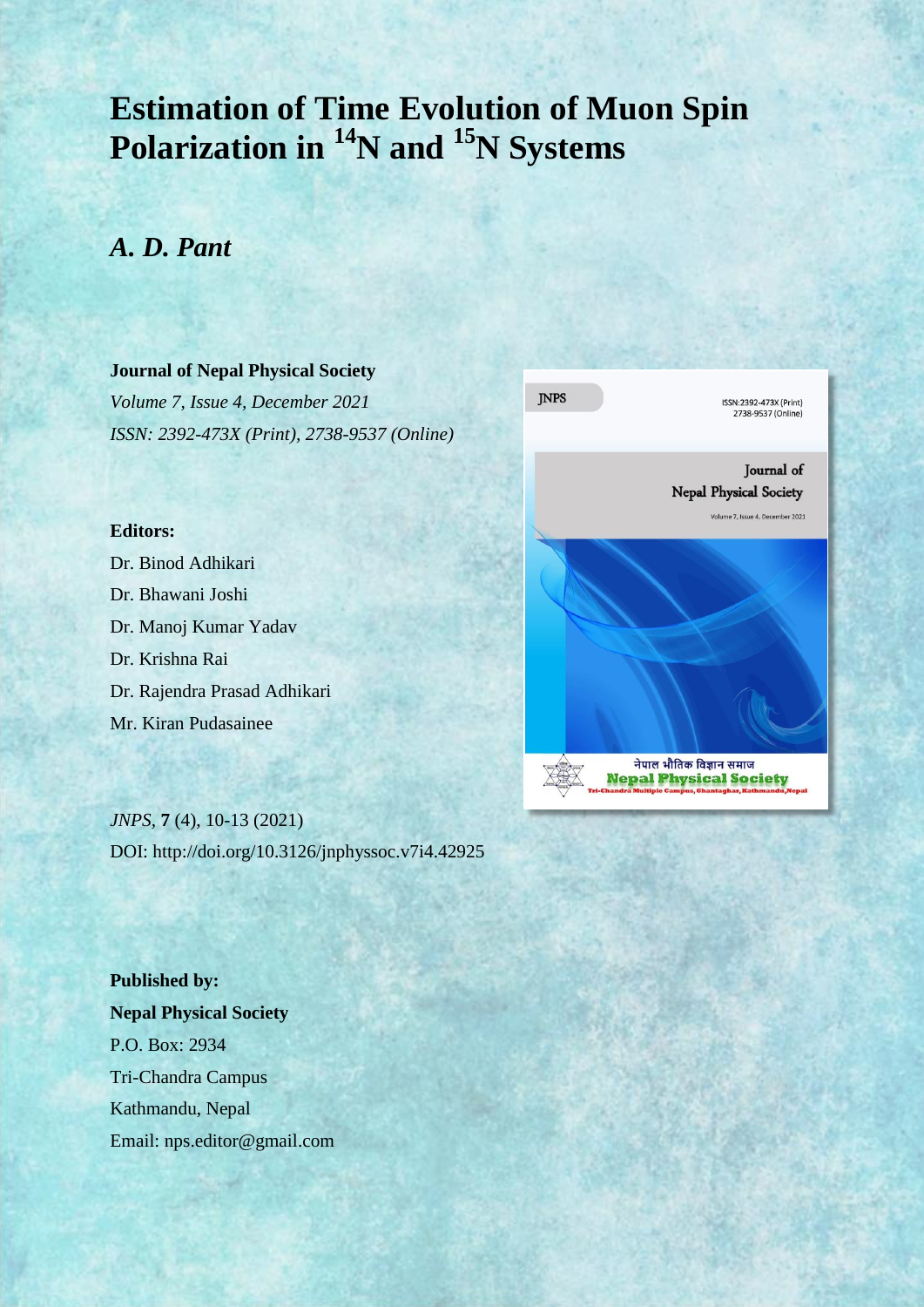

### **Estimation of Time Evolution of Muon Spin Polarization in <sup>14</sup>N and <sup>15</sup>N Systems**

**A. D. Pant**

Institute of Materials Structure Science, High Energy Accelerator Research Organization, 1-1 Oho, Tsukuba, Ibaraki 305-0801 Japan Corresponding Email: pant@post.kek.jp

*Received: 15th November, 2021; Revised: 14th December, 2021; Accepted: 27th December, 2021*

#### **ABSTRACT**

In muon spin rotation and relaxation  $(\mu SR)$  method, time evolution of muon spin polarization provides the information about local electronic and spin dynamic states of the material. Quantum simulation and estimated frequency of the simulated spectra help to interpret the observed polarization spectra. Based on spin dipole interaction between the muon and nearby nuclei (<sup>14</sup>N, <sup>15</sup>N and proton) in zero field measurement case, muon spin polarization spectra and corresponding frequencies are estimated using the quantum simulation. The oscillation frequency increases with approaching the muon towards the nuclei. Variation of separation between frequency positions with changing distance between muon and nuclei indicates the distribution of the magnetic field at the muon site. This study will help to distinguish the origin of oscillation in zero field  $\mu$ SR spectra in the isolated system containing <sup>14</sup>N and <sup>15</sup>N nuclei (e.g., glycine with <sup>14</sup>N, glycine with  $^{15}$ N).

**Keywords:** muon; muon spin rotation and relaxation; quantum simulation; spin dipole interaction.

#### **1. INTRODUCTION**

Muon spin rotation and relaxation  $(\mu SR)$  method has been used to understand the life, materials, fundamental and advanced science, science beyond standard model, etc. In this method, spin polarized muons (here positive muons) incident into sample decay to positrons along the preferential direction of muon spin at the time of decay and those positrons are collected by detectors installed around the sample. Based on the time evolution of muon spin polarization, the interested properties (local electronic and spin dynamic states) of the materials can be detected [1, 2]. The nature of polarization time spectra provides the information about the behavior of muon and its states, and magnetic behavior of its surrounding in the material under the experimental environments/conditions. In zero field measurement (ZF, without any external field), the oscillation in time spectra in non-magnetic materials was reported in various samples by different groups [3-5] which is ascribed to nuclear dipole interaction between the muon and nuclei

nearby the muon site. Originally, the ZF oscillation in metal fluoride crystal were explained based on dipole interaction between muon and nearby spinone-half nuclei [3]. Similar interpretation was used to explain the oscillation in three spin-one-half system in triangular geometry in superconducting material [4] and that in collinear geometry in sodium alanate [5]. But it is difficult to interpret the oscillating ZF spectra from complex macromolecules like biosamples, if there. To interpret the  $\mu$ SR spectra (regardless of oscillation) from biosamples and understand the life phenomena like electron transfer in proteins [6-8], detection of molecular oxygen in biosamples [9, 10], etc., we have started systematic study (both experimentally and theoretically) from amino acids and peptide bonds. The stopping sites in amino acids - histidine, methionine [11] glycine, triglycine [12], tyrosine, tryptophan, phenylalanine [13] and N-acetylglycine-N-methylamide [14] were studied using first-principles calculations. It is found that the potential energy surface for muonium in the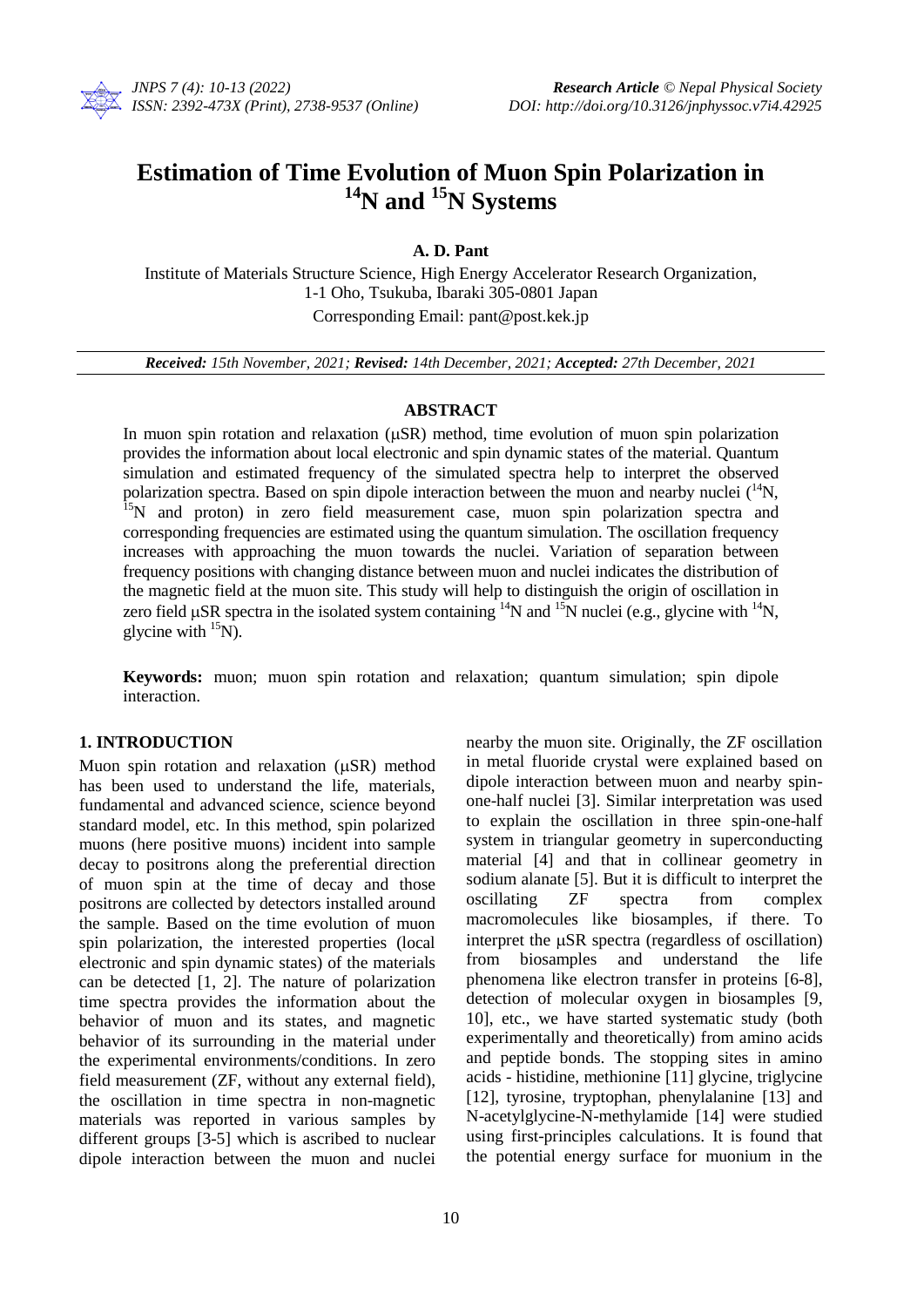amino acids depends on the termination of main chain of amino acids. The stopping site for muonium in histidine was found in the aromatic side chain however the stopping site in glycine, triglycine and methionine, muon stopping site was found near O of unsaturated C=O bond in main chain. The estimation of muon site supports to understand the µSR data.

Muon is a spin half elementary particle which has mass around 207 times of electron mass and 1/9 times of proton mass. Its gyromagnetic ratio is around three times higher than that of proton which makes it more sensitive to materials. Its bound state with an electron is called as muonium which is like a light isotope of H atom with similar chemical properties. The details about  $\mu$ SR technique can be found everywhere [1].

In this article, the muon spin polarization function is estimated when muon stopped near nitrogen isotopes  $(^{14}N$  and  $^{15}N$ ) in the gas phase amino acids (assuming that there are no other spin-one-half nuclei around). This quantum simulation will answer the question of how the frequency of ZF spectra changes with stopping of muon at different distances from the nuclei  $({}^{14}N, {}^{15}N)$  and proton. It will help to understand the origin of the oscillation in ZF spectra.

#### **2. METHOD**

Spin dipole interaction between spin-polarized positive muon (spin-half particle) and nearby nuclei with nuclear spin (Fig. 1) can be derived by solving the Schrodinger equation for the Hamiltonian,

$$
\widehat{H} = \sum_{i>j} \frac{\mu_0 \gamma_i \gamma_j}{4\pi |r_{ij}|^3} \left[ \boldsymbol{S}_i \cdot \boldsymbol{S}_j - 3 \left( \boldsymbol{S}_i \cdot \hat{\boldsymbol{r}}_{ij} \right) \left( \boldsymbol{S}_j \cdot \hat{\boldsymbol{r}}_{ij} \right) \right] \tag{1}
$$

where i and j are used for the muon spin and nuclear spin of the nuclei,  $\mathbf{r}_{ij}$  is the vector joining the spins  $S_i$  and  $S_j$ .  $\gamma_i$  and  $\gamma_j$  are gyromagnetic ratio of muon and nuclei, respectively.



Fig. 1: Schematic diagram of muon stopped near nuclei at distance (r). Spin of muon, proton,  $^{14}N$  and  $^{15}N$  is 1/2, 1/2, 1 and 1/2, respectively.

The quantum simulation was performed using a Quantum code [15] which solves the time evolution of the muon spin using density matrix method. Spin evolution for muon due to its dipole interactions with nearby nuclei was estimated by solving the Hamiltonian matrix (Eq. 1) of order n (for two particle system,  $n = 2^2 \times 2^2$ ). For zero field case, using the averaged powder method along three axes, the polarization function (asymmetry) for simple model can expressed as the form of Eq. 2.

$$
P(t) = \sum_{i}^{n} [A_i \cos(\omega_i t) + B_i \sin(\omega_i t)] \tag{2}
$$

where  $A_i$  and  $B_i$  are coefficients of cosine and sine terms, respectively. The  $\omega_i = 2\pi f_i = \frac{\mu_0 \hbar v_{Ni} \gamma}{4\pi r^3}$  $\frac{n r N_i r \mu}{4 \pi r^3}$  is precessional frequency. The  $\mu_0$  is permeability of free space,  $\gamma_{\mu}$  and  $\gamma_{N_i}$  are gyromagnetic ratio of the muon and nearby nuclei, respectively. The r is distance between muon and nuclei  $N_i$  (Fig. 1). The values of  $\gamma_{14N}$ ,  $\gamma_{15N}$ ,  $\gamma_{\mu}$  and  $\gamma_{\eta}$  used in simulation are 3.0776, -4.3172, 135.5 and 42.5764 MHz/T, respectively. All the coefficients of imaginary term,  $B_i$ , vanishes. The amplitudes of  $\omega_i$  depends on the distance of muon from nearby H nuclei.

#### **3. RESULTS AND DISCUSSIONS**

From the solution of Schrodinger equation for two particle system, generally the polarization function (Eq. 2) contains 16 terms but in present geometry of the system, there are only four non-zero terms. So at each distance, we can observe only four frequency terms.



Fig. 2: Time evolution of muon spin polarization in  $\mathrm{^{14}N}$ system at different distances. Time spectra presented in upper panel and corresponding FFT in lower panel.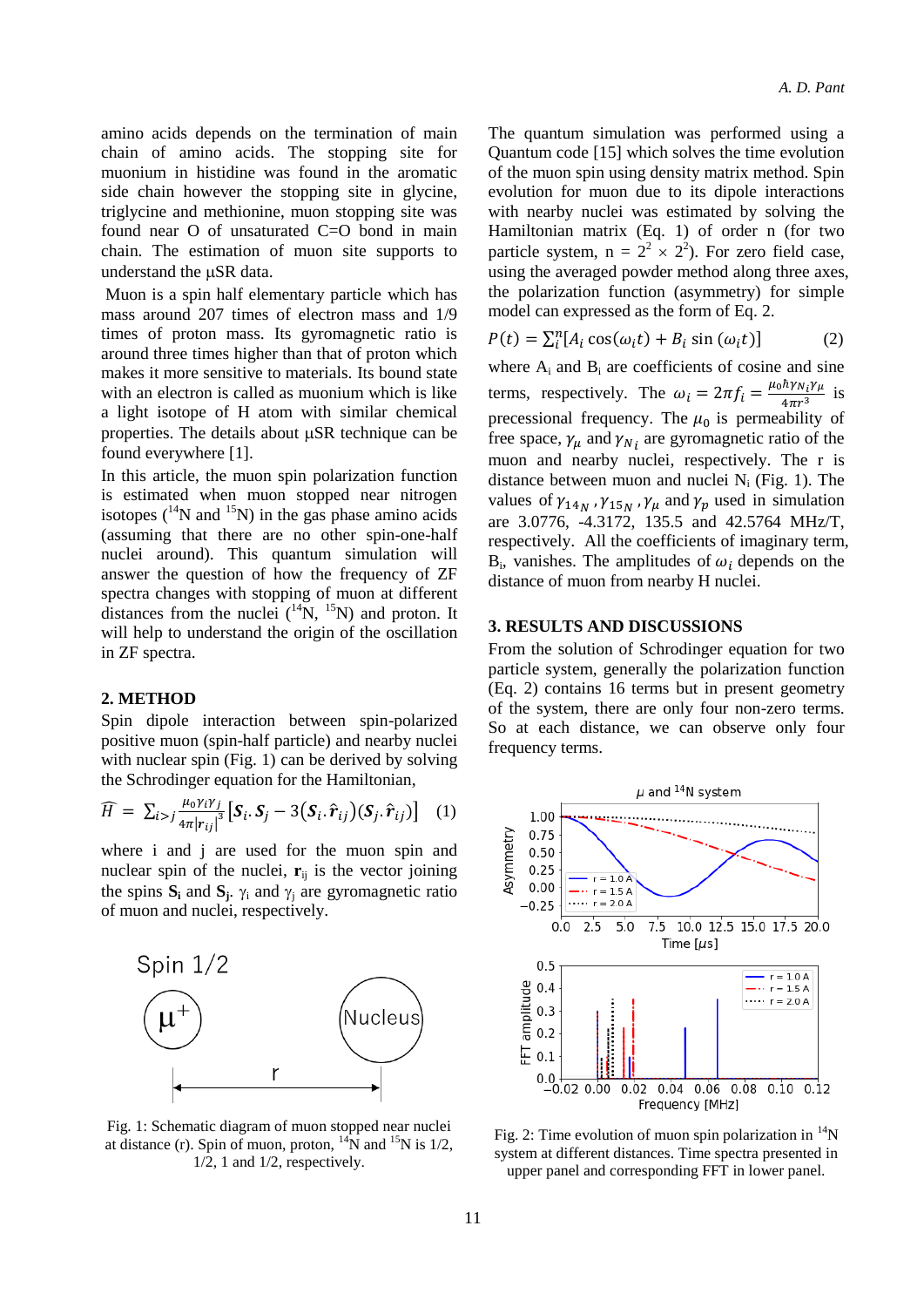Figure 2 shows the time evolution of muon spin polarization in <sup>14</sup>N system at different distances ( $\mathbf{r} =$ 1.0 angstrom(A), 1.5 A and 2.0 A) in upper panel and corresponding Fast Fourier Transform (FFT) in the lower panel. The initial asymmetry is normalized to 1. The oscillation frequency varies with distance of muon from the  $14N$  nuclei however the amplitudes of corresponding peaks remain consistence. The A<sup>i</sup> and  $\omega_i$  at d = 1.0 A are presented in Table 1. Similar pattern of frequency with distance is observed in time evolution of muon spin polarization in  ${}^{15}N$  and proton system as shown in Fig. 3 and Fig. 4, respectively.



Fig. 3: Time evolution of muon spin polarization in  $^{15}N$ system at different distances. Time spectra presented in upper panel and corresponding FFT in lower panel.



Fig. 4: Time evolution of muon spin polarization in H (proton) system at different distances. Time spectra presented in upper panel and corresponding FFT in lower panel.

| Table 1: A <sub>i</sub> and $\omega_i$ of $\mu$ <sup>-14</sup> N, $\mu$ <sup>-15</sup> N and $\mu$ -proton |  |  |  |  |  |
|------------------------------------------------------------------------------------------------------------|--|--|--|--|--|
| systems when muon at 1 A distance from                                                                     |  |  |  |  |  |
| respective nuclei.                                                                                         |  |  |  |  |  |

| $\mu-^{14}N$ |        | $\mu-^{15}N$ |        | $\mu$ – proton |            |
|--------------|--------|--------------|--------|----------------|------------|
| $A_i$        | Wi     | Ai           | Wi     | Ai             | $\omega_i$ |
| 0.3333       | 0      | 0.1667       | 0      | 0.1667         | 0          |
| 0.0940       | 0.1101 | 0.3334       | 0.1218 | 0.3334         | 1.2009     |
| 0.2222       | 0.3007 | 0.1667       | 0.2435 | 0.1667         | 2.4018     |
| 0.3506       | 0.4108 | 0.3334       | 0.3653 | 0.3334         | 3.6028     |

Due to higher gyromagnetic ratio of proton with respective to  $^{14}$ N and  $^{15}$ N, the muon stopped near proton shows higher frequency. If the oscillation in ZF is originated from the interaction of muon with nearby hydrogen (proton), we can distinguish it from the frequency of the spectra. From above FFT, it is seen that when distance varies uniformly, the frequency separation between peaks is not uniform. For example, first peak at all distance is remains at zero however separation of, suppose, second third peak at 1.0 A, 1.5A and 2.0 A is not equal. It is obvious that the peak frequency position at zero remains consistent at same position however the peaks at higher frequency positions move differently. It may indicate the distribution of field at muon stopping site. If we observe the oscillating spectra in glycine  $(C_2H_5NO_2)$ , then by comparing the frequency of observed spectra with estimated here, we can understand the origin of oscillation either from interaction between muon and isotopes of N or that between muon and proton.

#### **4. CONCLUSIONS**

Time evolution of muon spin polarization when muon stops nearby the spin nuclei like isotopes of nitrogen  $(^{14}N, ^{15}N)$  and proton were estimated using quantum simulation. The widening of field distribution at muon site is appeared when muon moves closer to those nuclei. It will help to understand the origin of oscillation in zero field  $\mu$ SR spectra from gas phase amino acids (e.g., glycine with  $^{14}$ N, glycine with  $^{15}$ N).

#### **ACKNOWLEDGMENTS**

This work was supported by Grant-in-Aid for Scientific Research of the Ministry of Education, Culture, Sports, Science and Technology (MEXT), Japan, (Grant Number: 21K15583, "Applications of muon in cancer research").